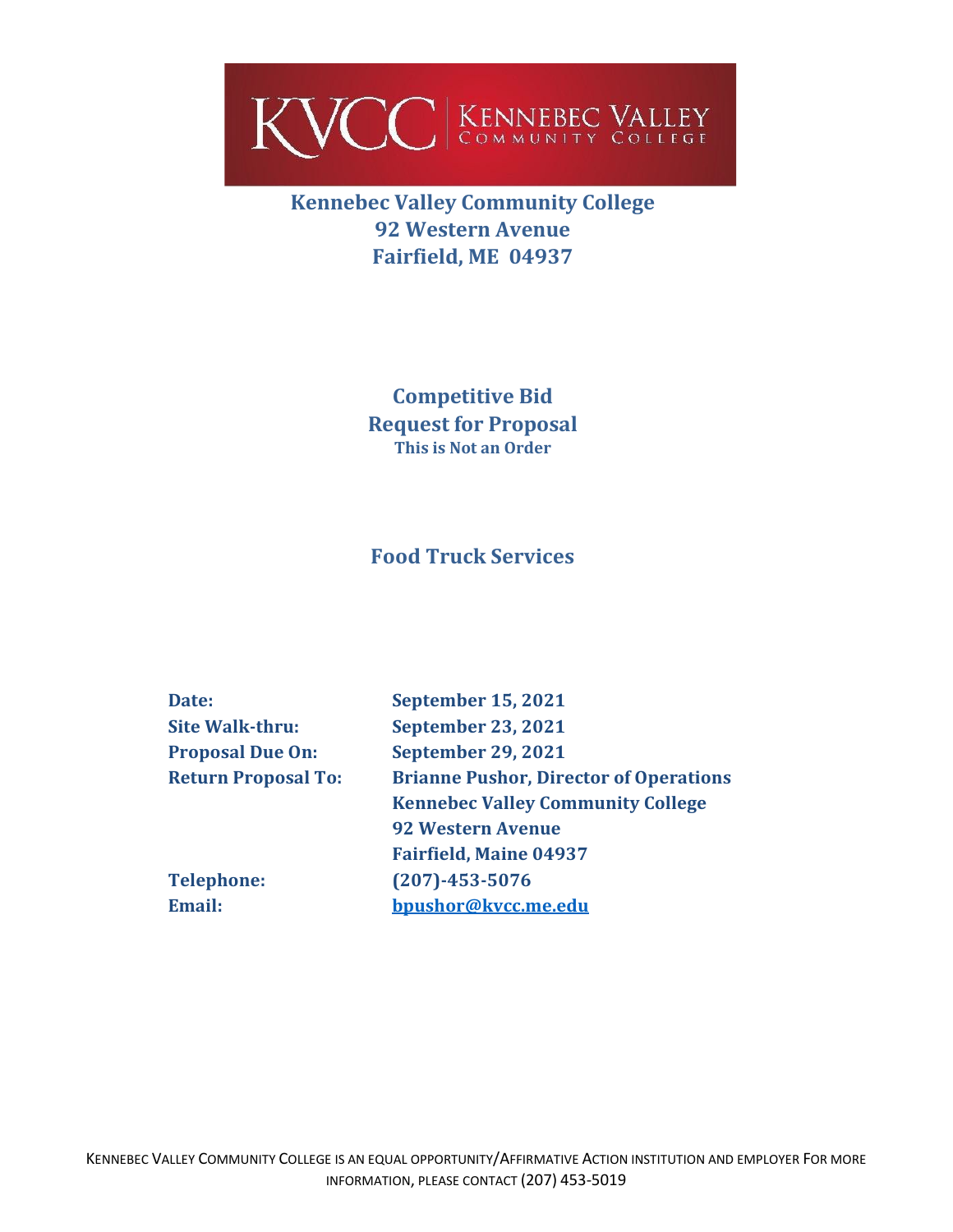# **Competitive Bid Request for Proposal**

**Food Truck Services** 

| <b>Table of Contents</b> |  |  |  |
|--------------------------|--|--|--|
|--------------------------|--|--|--|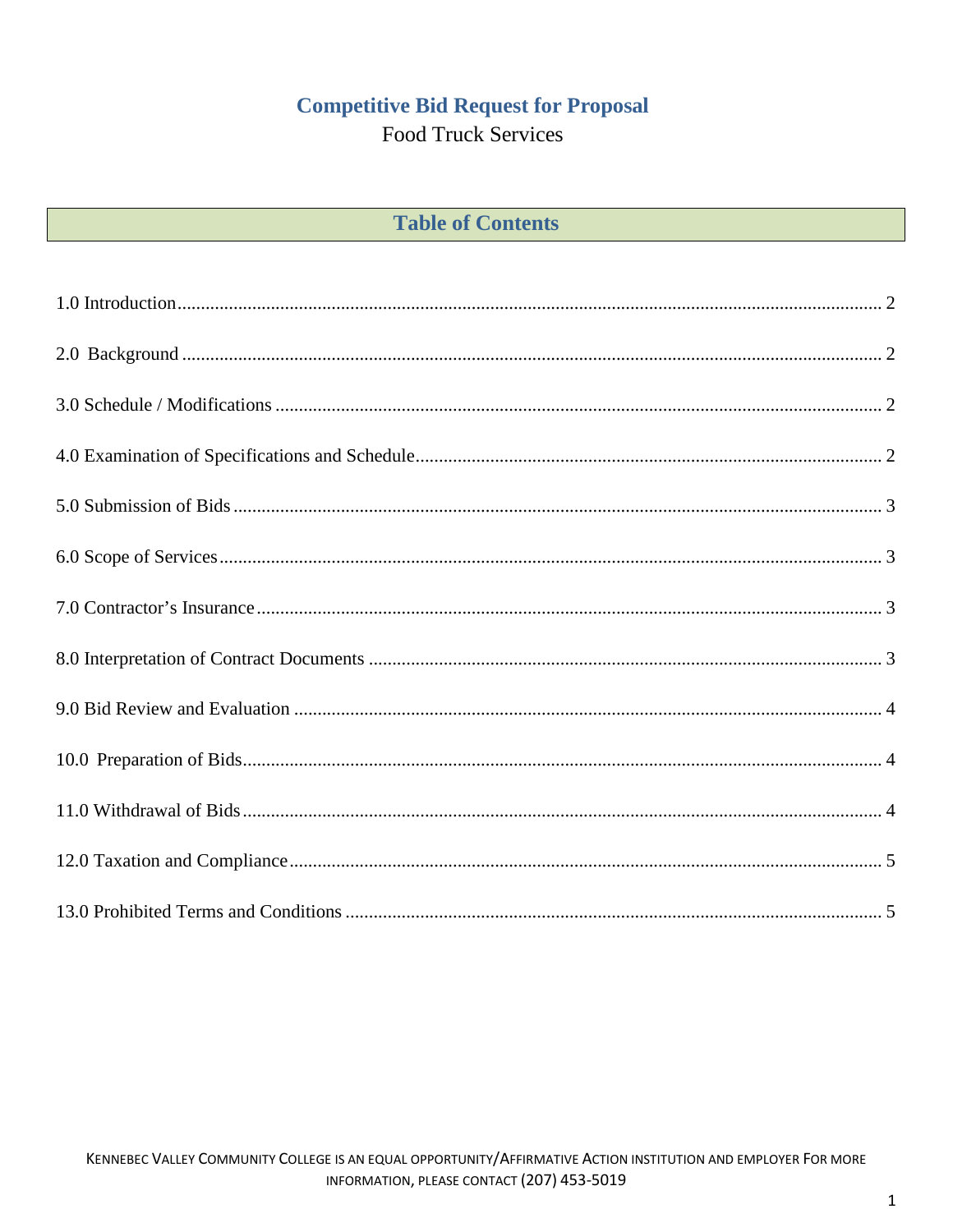

# **Competitive Bid Request for Proposal Food Truck Services**

#### <span id="page-2-0"></span>**1.0 Introduction**

*Kennebec Valley Community College (KVCC) is soliciting proposals to procure food truck services to provide food services located at the Fairfield Campus in Fairfield, Maine.*

A detailed explanation of the scope and specifications is contained in **Section 6.0, Scope of Services**. Preference will be given to the proposals conforming to the specifications provided; however, alternate recommendations may be considered. If a vendor chooses to make inquiries on the specifications provided, the rules set forth in **Section 8.0, Interpretation of Contract Documents**, apply. KVCC reserves the right to accept or reject any or all of the proposals received, in part or in whole.

#### <span id="page-2-1"></span>**2.0 Background**

Kennebec Valley Community College is a comprehensive community college offering technical, career, and transfer education in addition to customized training for businesses and industries in Kennebec, Somerset, Waldo and Knox Counties. The College is located on two campuses in mid-Maine. Its 70-acre main campus in Fairfield, Maine is reached by taking Exit 132 off Interstate 95. The 600-acre Harold Alfond Campus is located seven miles north of the Fairfield campus on U.S. Route 201 in Hinckley, Maine.

#### <span id="page-2-2"></span>**3.0 Schedule / Modifications**

| <b>Description</b>            | Dav/Date           | <b>Time</b>    |
|-------------------------------|--------------------|----------------|
| <b>RFP</b> Issued             | September 15, 2021 |                |
| Site Walkthrough              | September 23, 2021 | $2:00$ P.M. ET |
| Proposals Due On              | September 29, 2021 | $3:00$ P.M. ET |
| Award Decision & Notification | October 1, 2021    |                |

#### <span id="page-2-3"></span>**4.0 Examination of Specifications and Schedule**

Each bidder or authorized agent is expected to examine the bid specifications, contract documents and all other instructions pertaining to this RFP. Failure to do so will be at the bidder's own risk, and the bidder cannot secure relief on the plea of error in the bid. KVCC reserves the right to accept or reject any and all bids in part or in whole.

KENNEBEC VALLEY COMMUNITY COLLEGE IS AN EQUAL OPPORTUNITY/AFFIRMATIVE ACTION INSTITUTION AND EMPLOYER FOR MORE INFORMATION, PLEASE CONTACT (207) 453-5019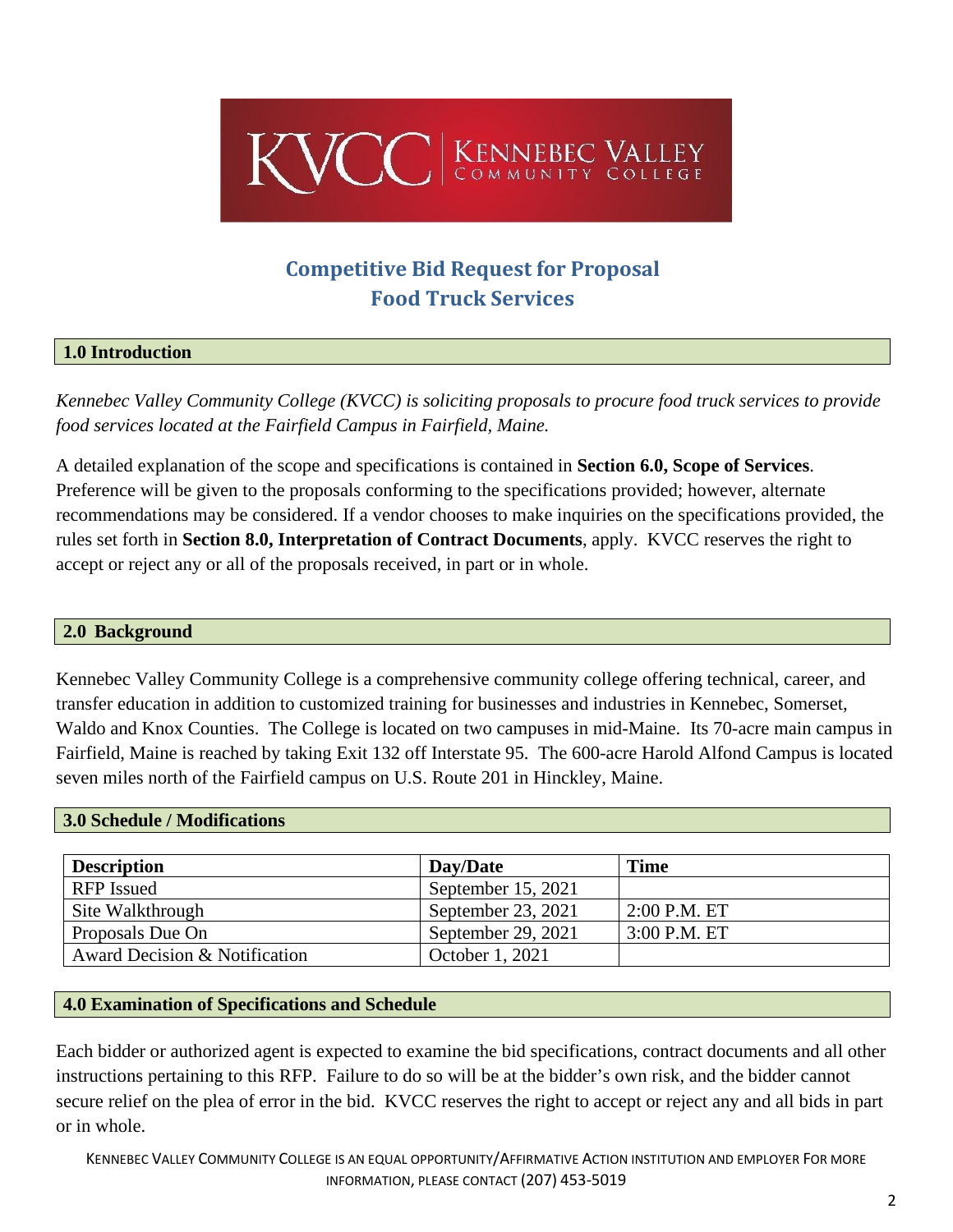#### <span id="page-3-0"></span>**5.0 Submission of Bids**

The Proposal, which must be signed by a person having proper authority to legally obligate the offering company, along with any additional supporting material, **must be received no later than September 29, 2021 by 3:00 P.M. (ET)**.

All proposals are to be marked "Food Truck Services" and mailed to:

Brianne Pushor Director of Operations Kennebec Valley Community College 92 Western Avenue Fairfield, ME 04937

Proposals may also be e-mailed to: **bpushor@kvcc.me.edu**, with the subject line "Food Truck Services"

#### <span id="page-3-1"></span>**6.0 Scope of Services**

The Scope of Services set forth in this Request for Proposal (RFP) represents an outline of the services the College anticipates the successful proposer to perform and is presented for the primary purpose of allowing the College to compare proposals. The precise scope of services shall be negotiated between the College and the successful Proposer.

6.1 Scope

Supply and delivery of food services

#### 6.2 Specifications

The following specifications are minimum acceptable requirements. Any specific reference to manufacturer(s) and/or catalog/model/stock numbers provided is to establish the design, type of construction, quality, functional capability and performance level desired. The bidder may offer an alternate product believed to be an equal. Any alternate product(s) bid must be clearly identified by manufacturer and catalog, model or stock number. Adequate detailed specifications of the product offered must be included with your bid to establish equivalency and to ensure that the product being bid meets all specifications:

- a. Availability- September through November-December
- b. Current licenses and permits applicable to food service operations
- c. Accept cash and credit/debits cards for purchases
- d. Receive approval from local code enforcement on placement of trailer and propane (if applicable)
- e. Food menu to include healthier options
- f. Drink menu to include juices, coffee, tea, bottled water, lemonade, iced tea, milk, and soda

#### <span id="page-3-2"></span>**7.0 Contractor's Insurance**

<span id="page-3-3"></span>The Contractor shall maintain throughout the term of the agreement general liability insurance to insure against all claims of bodily injury or death, and property damage, arising out of work performed under this agreement. Such insurance shall provide coverage in an amount not less than \$1,000,000 per occurrence and shall list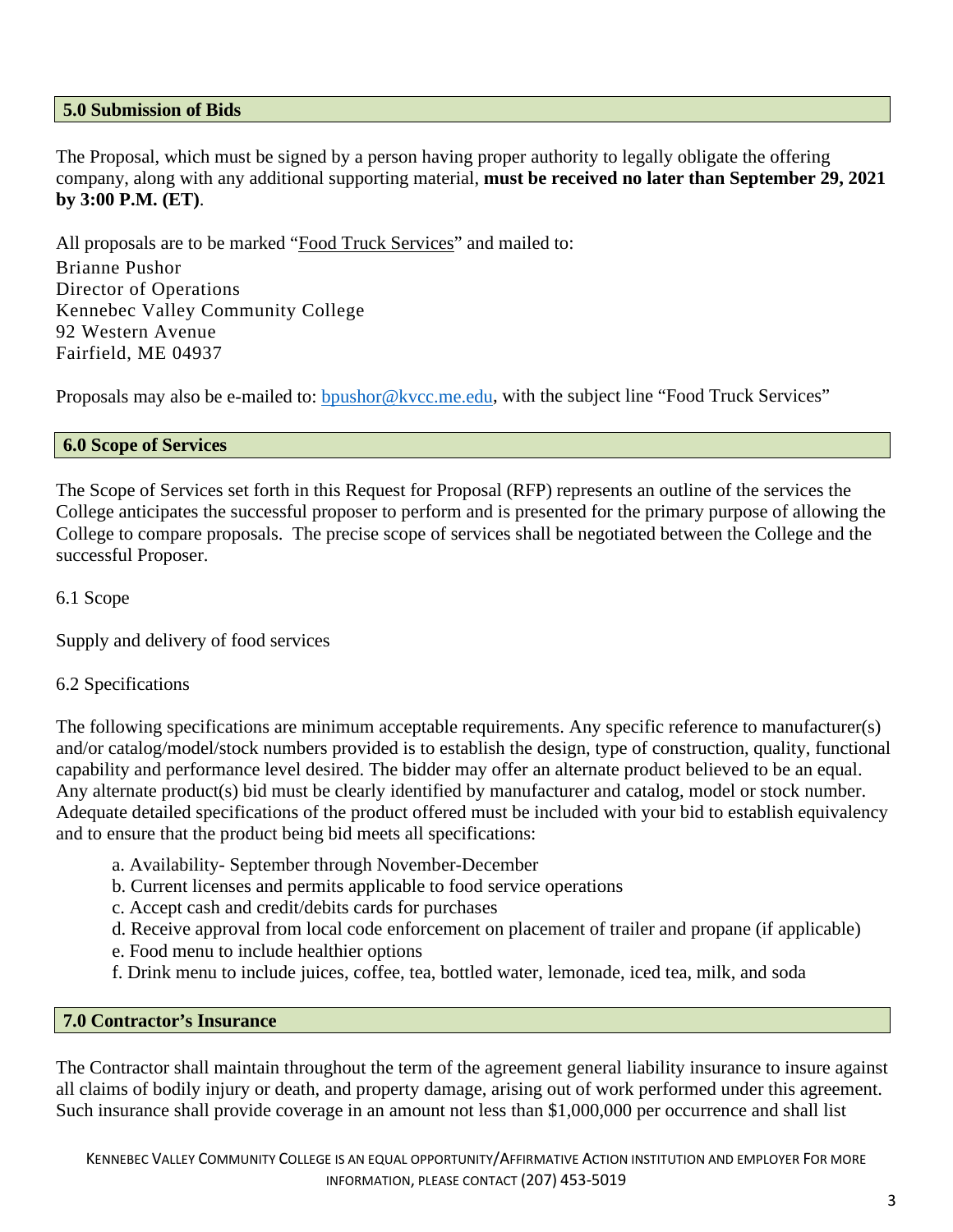KVCC as an added insured Contractor shall also maintain worker's compensation insurance in amounts required by state law.

#### **8.0 Interpretation of Contract Documents**

No oral interpretation will be provided to any bidder as to the meaning of the specifications or other contract documents. Every request for such interpretation shall be made in writing at least three (3) or more days before the proposal due date and submitted to:

Brianne Pushor, Director of Operations Food Truck Services Kennebec Valley Community College 92 Western Avenue Fairfield, ME 04937

or via email at [bpushor@kvcc.me.edu](mailto:bpushor@kvcc.me.edu)

Any interpretation made to a bidder will be issued in the form of an addendum to the contract/bid documents which, if issued, shall be sent as promptly as practicable to all persons to whom the specifications have been issued. All such addenda shall become part of the contract/bid documents.

#### <span id="page-4-0"></span>**9.0 Bid Review and Evaluation**

The College reserves the right to reject all proposals, to waive any informalities and technicalities, and to solicit and re-advertise for new proposals, or to abandon the project in its entirety. The College reserves the right to make the award to that proposer who, in the opinion of the College, will be in the best interest of and/or the most advantageous to the College.

#### Evaluation Method

- a. Technical ability to meet the outlined specifications
- b. Specification match and variations
- c. Added value features of proposal
- d. Past performance and references

#### <span id="page-4-1"></span>**10.0 Preparation of Bids**

KVCC seeks the proposal that meets the specifications noted in this RFP. KVCC will review all proposals. The bidder shall include with the proposal any terms and conditions specific to their proposal.

Each valid proposal shall include:

- The contractor's name(s)
- Contact information (Address, phone, Fax, Email)
- Company quote with detailed specifications and pricing
- Company specific terms and conditions

#### <span id="page-4-2"></span>**11.0 Withdrawal of Bids**

All proposals must be valid for at least thirty (30) days after the proposal due date, after which time proposals shall expire unless the proposer had been notified and agrees to an extension.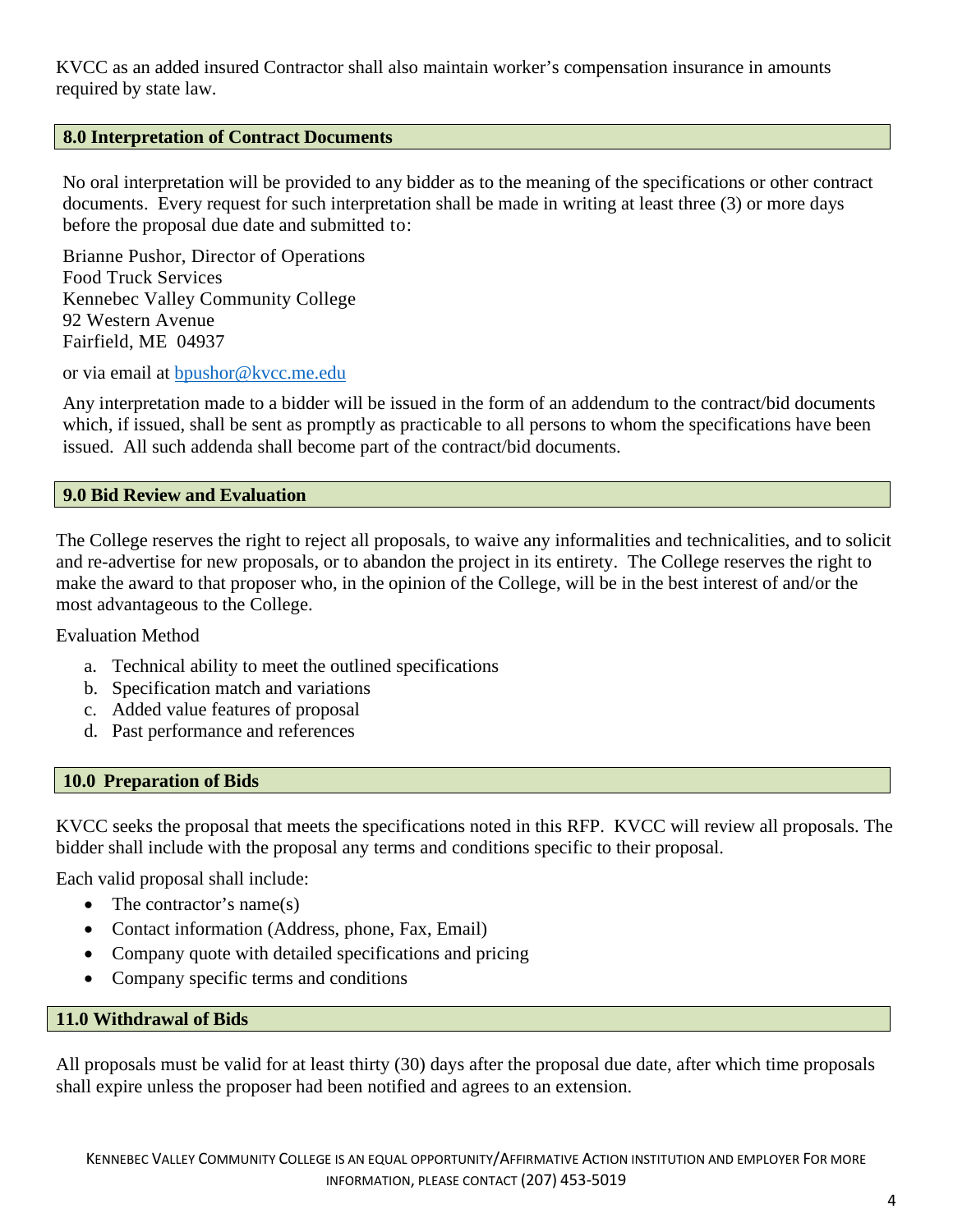KVCC reserves the right to modify or withdraw this invitation, to reject any or all proposals, and to terminate any subsequent negotiations at any time. KVCC also reserves the right to choose the proposal that best meets the needs of its facility and training programs.

### <span id="page-5-0"></span>**12.0 Taxation and Compliance**

Maine Community College System d/b/a Kennebec Valley Community College is an educational institution organized under the laws of the State of Maine and so its purchase of goods is exempt from state, federal, and local sales and use taxes. The successful bidder agrees to comply with all applicable federal, state and local statutes, laws, codes, rules, regulations, ordinances and orders in the performance of the Contract.

#### <span id="page-5-1"></span>**13.0 Prohibited Terms and Conditions**

### **NOTICE TO VENDORS AND BIDDERS: STANDARD TERMS AND CONDITIONS APPLICABLE TO ALL MCCS CONTRACTS**

The following standard contracting terms and conditions are incorporated and shall become a part of any final contract that will be awarded by any college or other operating unit of the Maine Community College System (collectively "MCCS"). These terms and conditions derive from the public nature and limited resources of the MCCS. **MCCS DOES NOT AGREE TO:**

- 1. Provide any defense, hold harmless or indemnity;
- 2. Waive any statutory or constitutional immunity;
- 3. Apply the law of a state other than Maine;
- 4. Procure types or amounts of insurance beyond those MCCS already maintains or waive any rights of subrogation;
- 5. Add any entity as an additional insured to MCCS policies of insurance;
- 6. Pay attorneys' fees; costs, including collection costs; expenses or liquidated damages;
- 7. Promise confidentiality in a manner contrary to Maine's Freedom of Access Act;
- 8. Permit an entity to change unilaterally any term or condition once the contract is signed;
- 9. Automatic renewals for term(s) greater than month-to-month;
- 10. Limitations on MCCS' recovery of lawful damages incurred as a result of breach of the contract;
- 11. Limitation of the time period under which claims can be made or actions brought arising from the contract;
- 12. Vendor's terms prevailing over MCCS' standard terms and conditions, including addenda; and
- 13. Unilateral modifications to the contract by the vendor.

### BY SUBMITTING A RESPONSE TO A REQUEST FOR PROPOSAL, BID OR OTHER OFFER TO DO BUSINESS WITH MCCS, YOUR ENTITY UNDERSTANDS AND AGREES THAT:

- 1. The above standard terms and conditions are thereby incorporated into any agreement entered into between MCCS and your entity; that such terms and condition shall control in the event of any conflict with such agreement; and that your entity will not propose or demand any contrary terms;
- 2. The above standard terms and conditions will govern the interpretation of such agreement notwithstanding the expression of any other term and/or condition to the contrary;